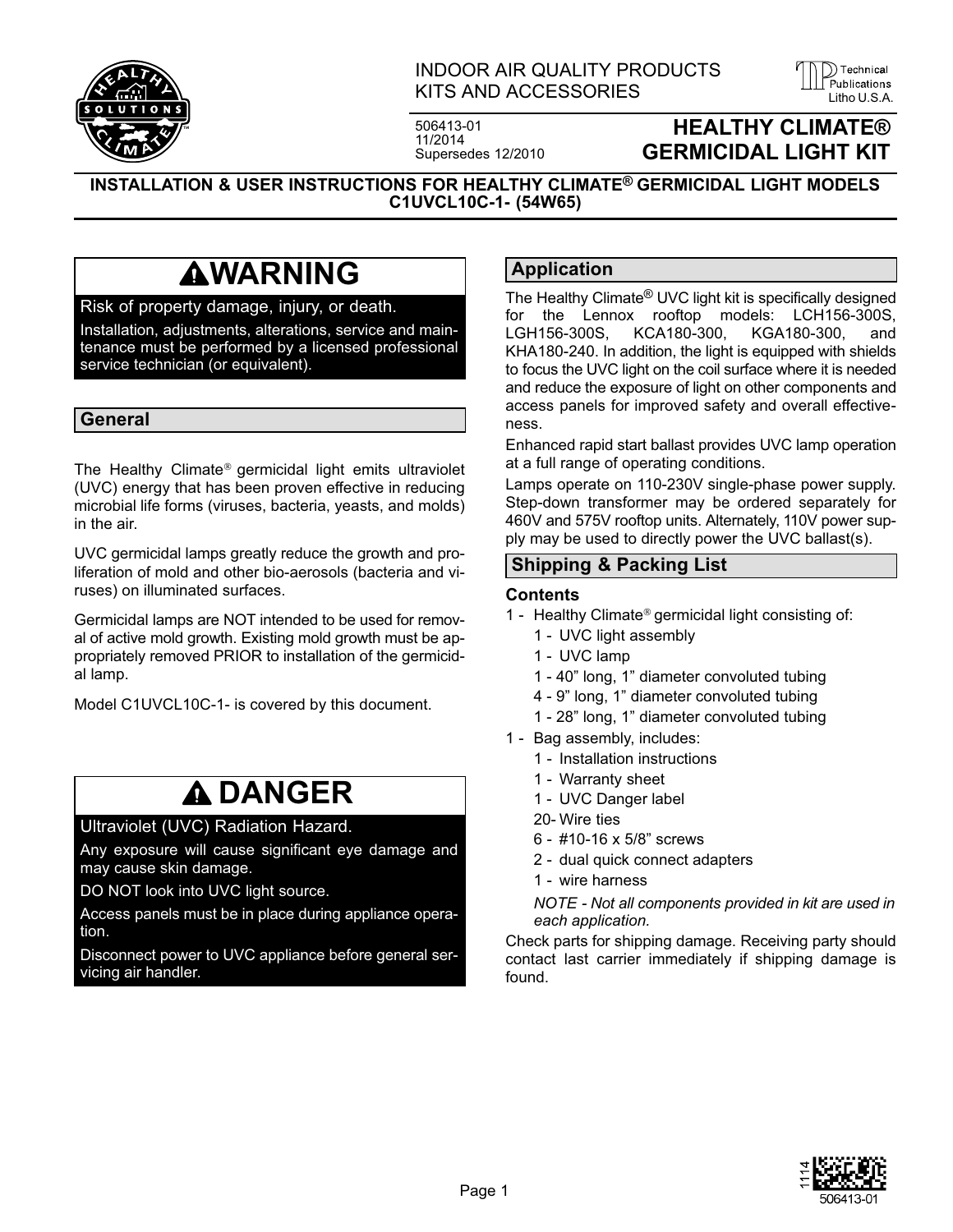## **AWARNING**

Potential Mold Spore Release.

Application of UVC lamps to existing mold growth can cause respiratory irritation and allergic symptoms.

Do not use UVC lamps where active mold growth exists. Remove active mold growth from surfaces prior to operation of UVC lamps.

## **NOTICE**

Potential odor emissions.

Odors may be present when some materials are exposed to UV light.

These materials may include Technicoated or E-Coated Coils. Other materials may include chemicals, solvents, polymers and organic materials.

Some occupants may notice irritation or discomfort.

If odors are present, the UV Lights should be turned off and fresh air should be introduced into the occupied space immediately. Contact your Independent Lennox Dealer.

# **A CAUTION**

Potential Risk of Degradation of Materials.

Potential of degraded wire insulation may cause human injury through electrical shock.

UVC light may damage plastics and rubber materials. May cause fabric discoloration.

Avoid UVC light exposure to plastic drain pans, wire insulation, flex duct or other plastic/rubber components.

Before installation, confirm that any corrosion‐resistant coating (if applied to the coil) will not be negatively impacted by the UVC light exposure.

## **Required Tools and Unique Supplies**

- - Drill -
- Phillips screw bit or screwdriver -
- Cotton cloth and gloves

| <b>Part No.</b> | <b>Replacement Part Description</b> |
|-----------------|-------------------------------------|
| 54W66           | UVC lamp, 48" T8                    |
| X7625           | Enhanced ballast                    |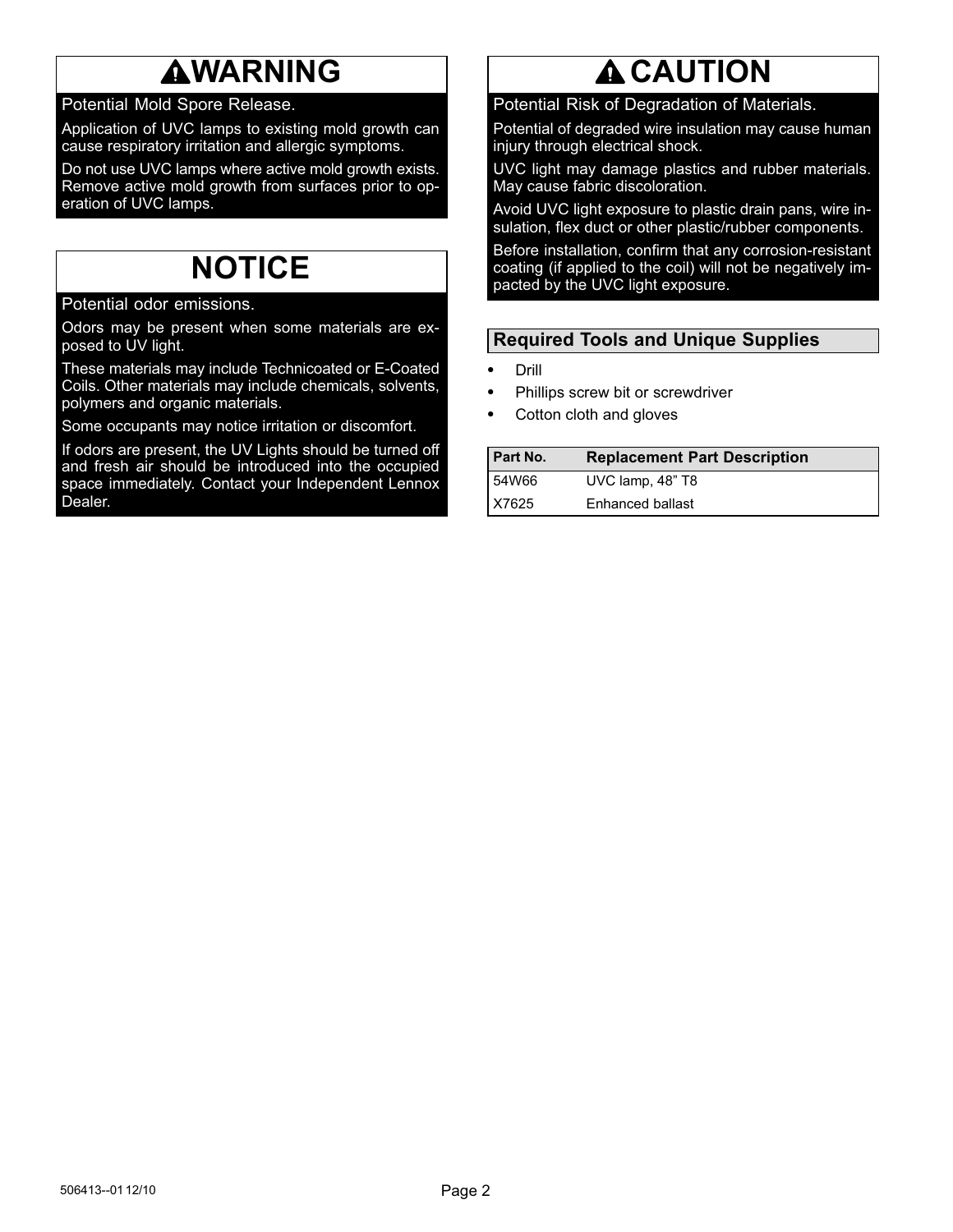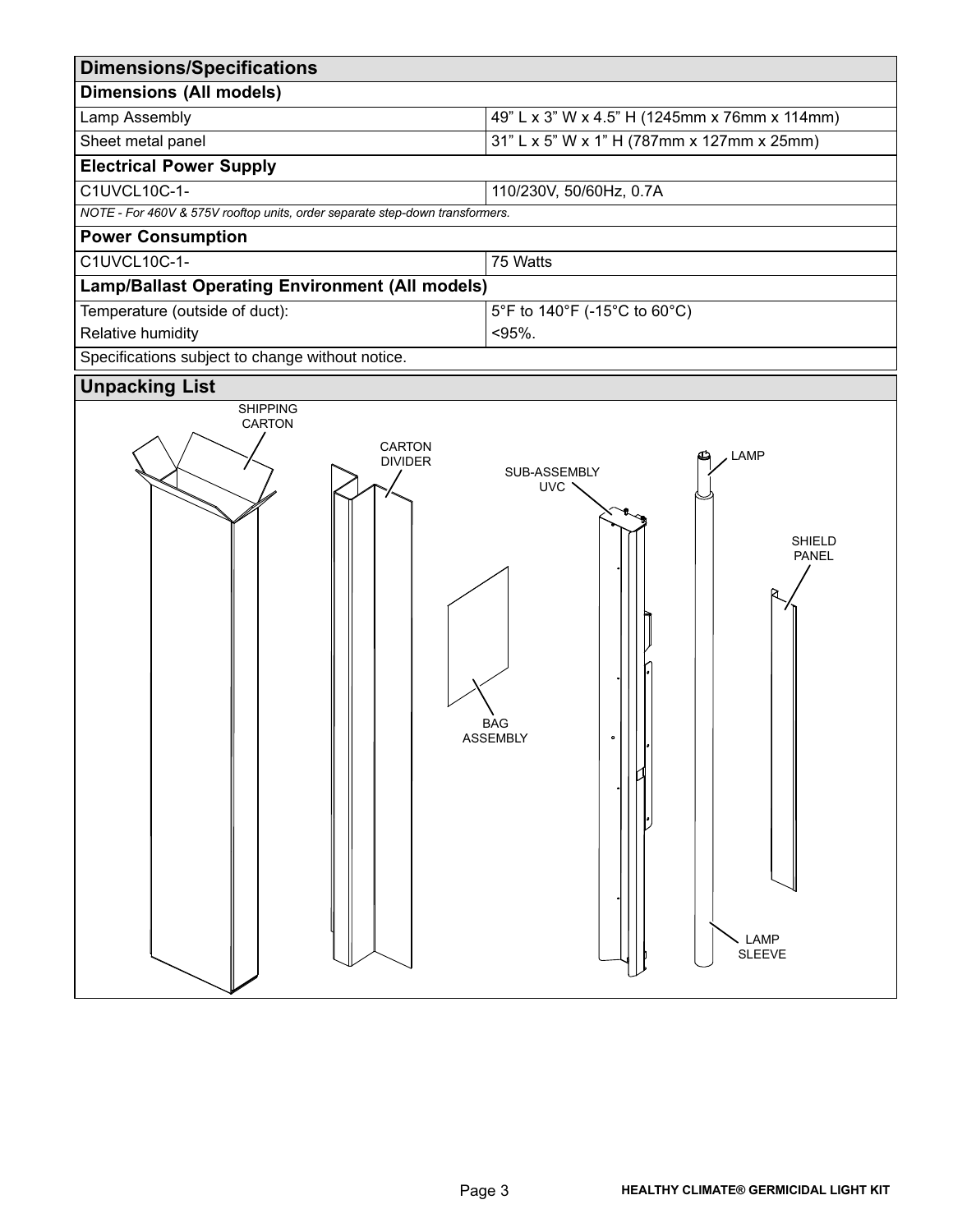## <span id="page-3-0"></span>**Parts Arrangement**



**Figure 1. Parts arrangement with wire routing (Typical)**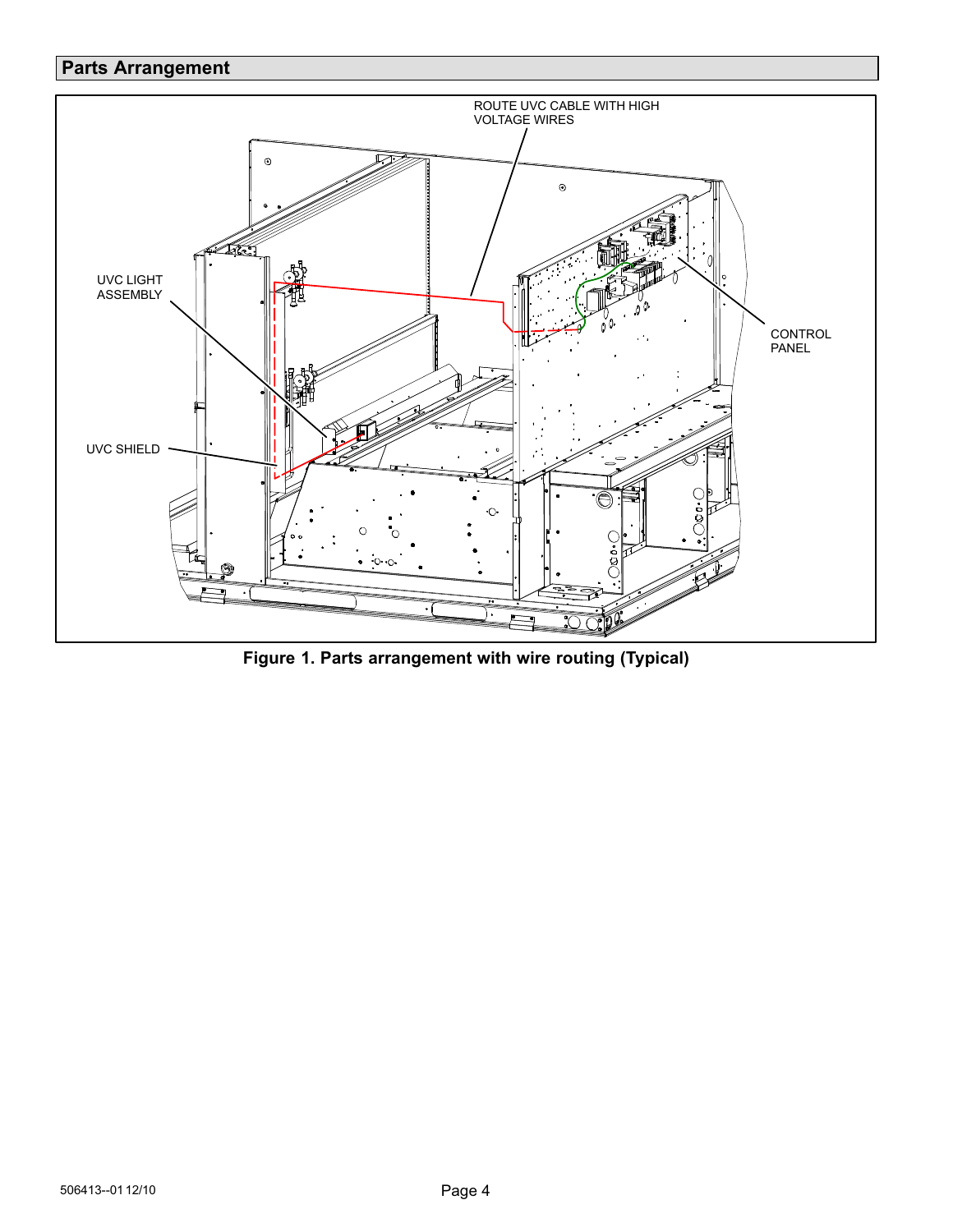## <span id="page-4-0"></span>**Installation**

## **Preparing for installation**

Before installing the UVC devices: -

- Turn off power to the rooftop unit.  $\bullet$
- Open access to the control box, blower compartment and the filter section.
- Review unpacking list and parts arrangement and wire routing as shown in figure [1](#page-3-0).

## **WARNING**

Electric shock hazard. Can cause injury or death. Disconnect all remote power supplies before opening any unit access panels. Unit may have multiple power supplies. Do not operate without access panels in place.

### **UVC exposure protection**

The UVC light is equipped with a unique directional shield to focus the UVC light on the coil surface and drain pan where it is needed and reduce the exposure of light on other components such as wiring, plastic parts etc. For shielding of electrical wiring in the rooftop unit, black convoluted tubing is included with the kit. However, if there is any concern, aluminum foil tape can also be used to cover up any exposed component.

## **WARNING**

### Potential Risk of Fire.

Dust, lint and other debris may cause fire if allowed to come in contact with illuminated UVC lamp.

Remove any dust, lint or other debris from lamps and surrounding duct system.

## **A CAUTION**

## Sharp Edges Hazard.

Equipment sharp edges can cause injury. Use protective gloves when grasping equipment edges.

### **Installation of UVC light assembly**

The lamp for the UVC light assembly comes separately packaged in a foam sleeve. Install the lamp to the UVC assemlbly prior to installing it in the rooftop unit.

1. Wear cotton gloves or use a cotton cloth when handling the new lamp. To install the lamp, remove black plastic splash guards from the (2) lamp holders of the UVC assembly. Gently but firmly push in the splash guards on each end of the lamp (see figure 2). Align and insert the lamp with splash guard into the lamp holders of the UVC assembly until each end clicks into place (see figure 2).



## **Figure 2. Installing Lamp in Holder Clips**

2. Carefully place the UVC assembly on the blower deck. Line up the mounting holes on the UVC assembly with the mounting holes on the blower deck (see figure 3). Use the #10 screws provided to attach the UVC assembly in place.



**Figure 3. Attaching UVC Light Assembly**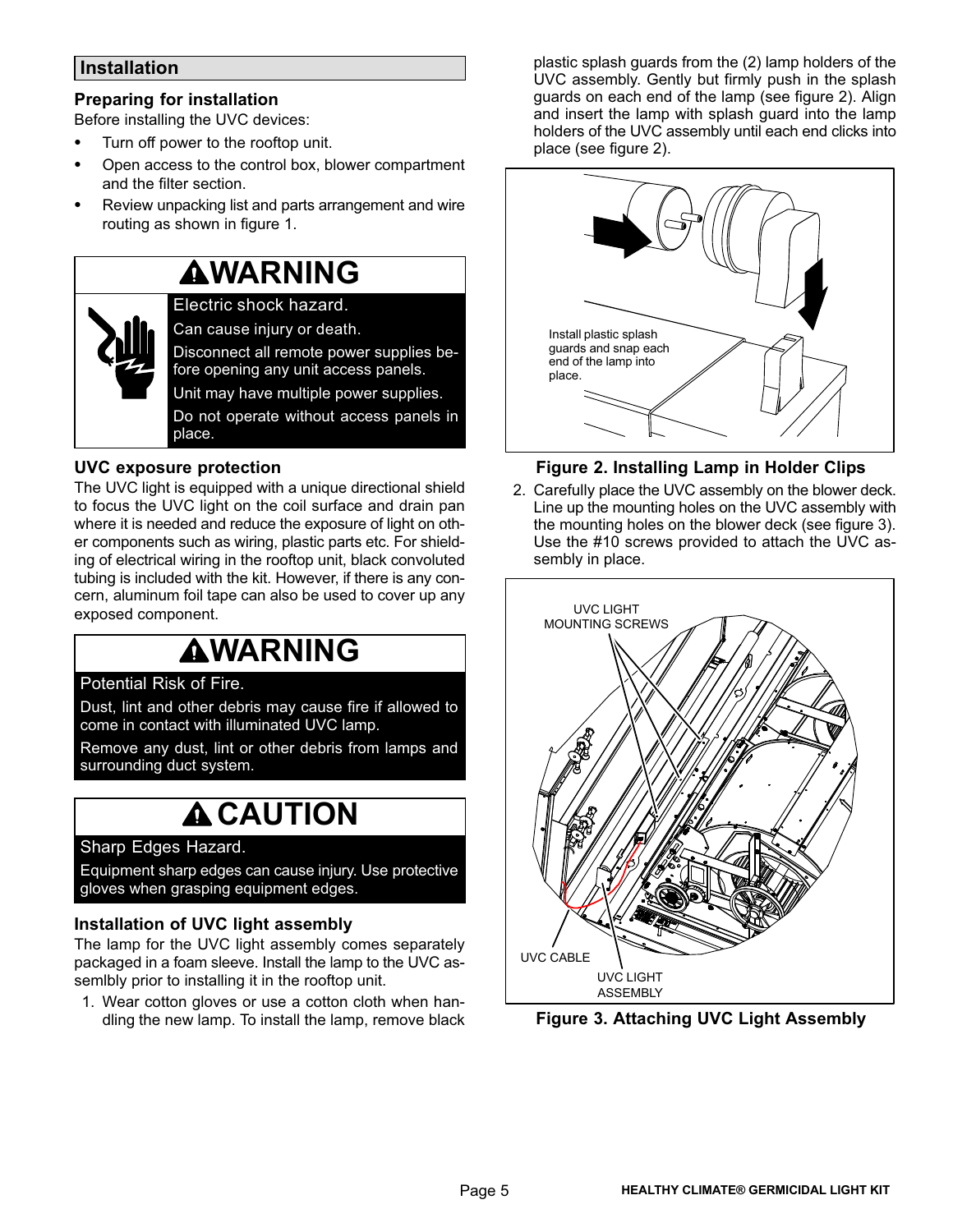### **Installation of Lamp Cable**

- 1. Run the UVC cable along the limit switch wire harness.
- 2. Route the UVC cable along the path shown (see figure 4) into the controls section. Wire tie the cable at multiple locations along the existing wire harness.
- 3. Connect the UVC cable to the control panel based on the applicable section described below in sections A through C.
	- **A** For all 230V rooftop models, connect the black and white conductors of the UVC cable to transformer T1 using (2) quick-connect adapters included in the kit (see figure [5\)](#page-6-0).
	- **B** For 460V or 575V rooftop models without T13

transformer, install new step-down transformer T49 (ordered separately: 460/230,75VA minimum or 575/230, 75VA minimum). Connect the black conductor of the ballast power cable to the black conductor of the T49 transformer (see figure [6\)](#page-6-0). Connect the white conductor of the ballast power cord to the L2 terminal of the K1 contactor using the adapter provided in the kit.

**C** For 575V rooftop models with T13 transformer (for gas heat), connect the black conductor of the ballast power cable to the black conductor of the T13 transformer using the wire harness provided in the kit (see figure [7\)](#page-6-0). Connect the white conductor of the ballast power cord to the L2 terminal of the K1 contactor using the adapter provided in the kit.



**Figure 4. UVC Wire Routing**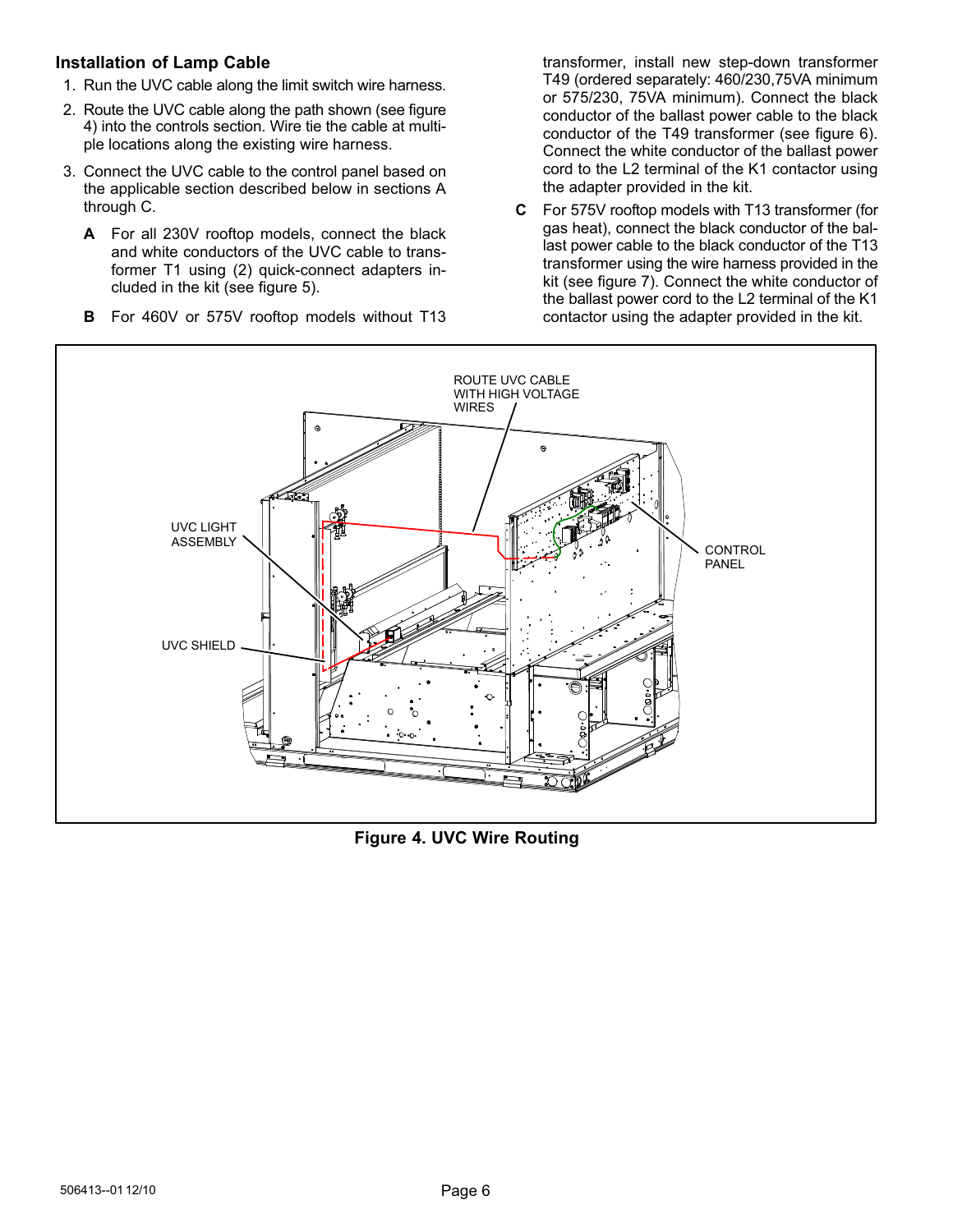<span id="page-6-0"></span>

**Figure 5. Connect cable to transformer T1 (230 Volt units)**



**Figure 6. Connect cable to Step-down Transformer T49 (460/575 Volt units)**



#### **Figure 7. Connect cable to transformer T13 (575 Volt units)**

#### **Installation of Convoluted Tubing for Shielding Electrical Wiring**

- 1. Install up to (4) 9" long, 1" diameter convoluted tubing (included in the kit) to shield freezestat wiring (if applicable) (see figure 8). Black wire ties are provided to tie the tubing in place.
- 2. Install (1) 28" long, 1" diameter convoluted tubing (included in the kit) to shield electrical wiring for the motor (see figure 8) and tie using black wire ties.
- 3. Install (1) 40" long, 1" diameter convoluted tubing (included in the kit) to shield electrical wiring harness running vertically from the blower deck to the top of rooftop unit (see figure 8) and tie using black wire ties.
- 4. In addition, aluminum tape (not provided) can be used if needed to further shield any other surface of concern.

*NOTE:- The cable should not extend past the UVC assembly to be in direct line of sight of UVC lamp.*



**Figure 8. Installing Convoluted Tubing**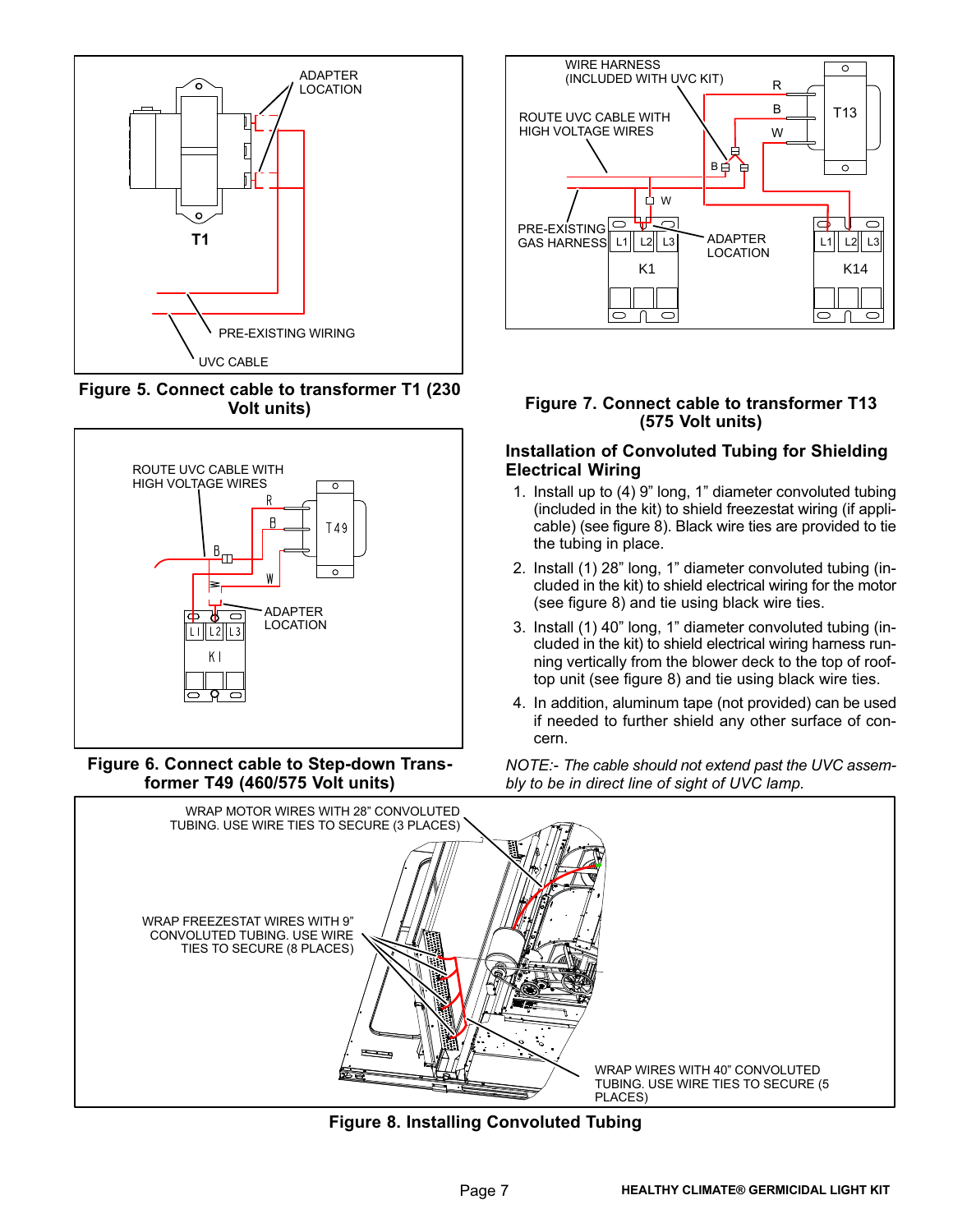### **Installation of sheet-metal shield panel**

To prevent looking directly at the UVC lamp, install the sheet-metal panel provided (see figure 9).Use #10 screws (included) to attach the panel to the coil bracket.



## **Figure 9. Installing shield panel**

## **Finish Installation**

Close all access doors before powering UVC lamp. Apply UVC Danger label to blower access door so that it is clearly visible (see figure 10).



#### **Figure 10. Adding UVC DANGER labels**

## **Prodigy 2.0 M3 Unit Controller Configuration**

Configure the Unit Controller for the UVC Lamp use using the following menu:

Go to **SETUP / INSTALL** and navigage through the various setup questions until **Configuration ID 2** appears. Position **six** needs to set to **Y** to enabled this feature.

#### **Operation**

For optimal performance, continuous operation of the UVC germicidal lamp is recommended.